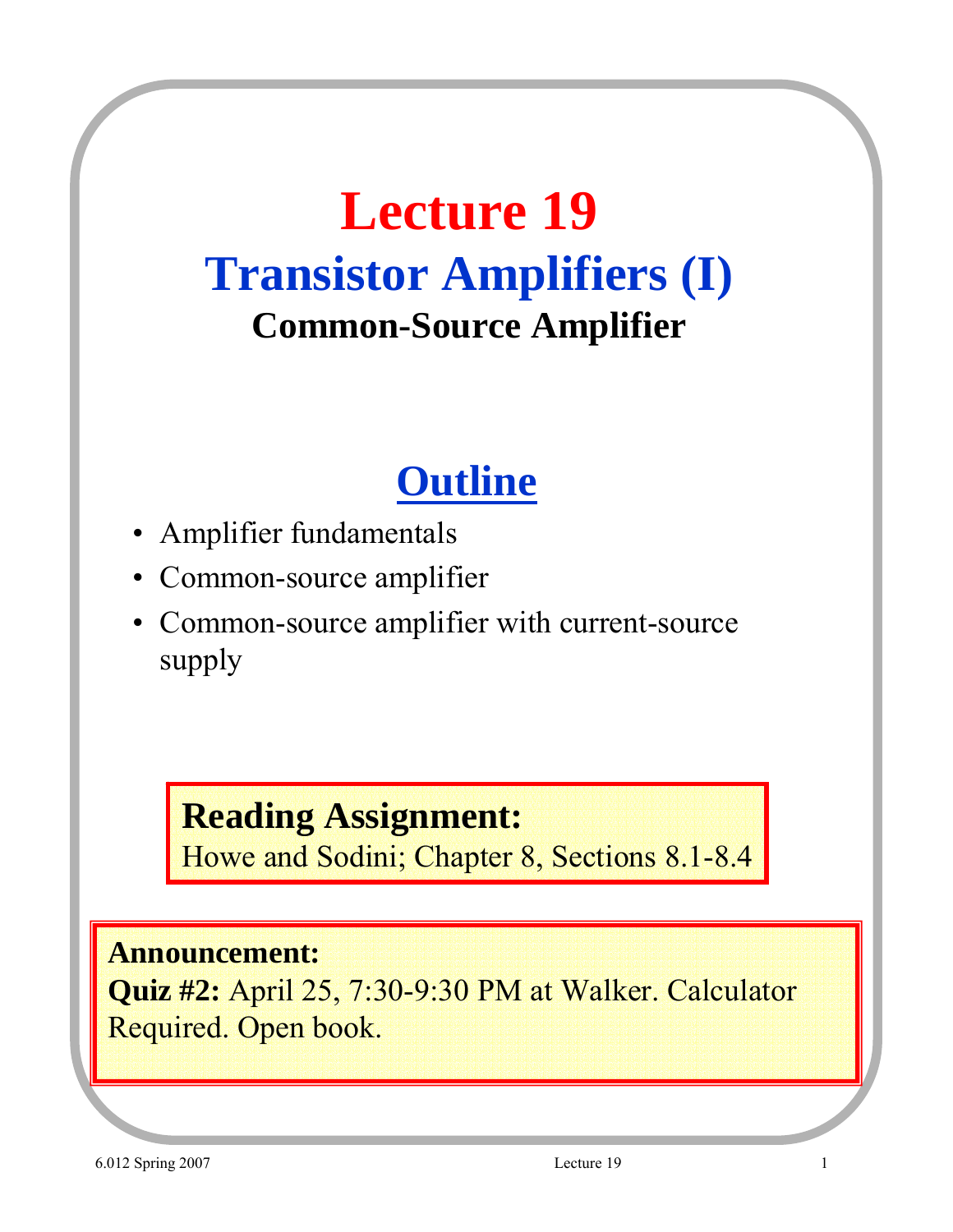# Amplifier Fundamentals

- Source resistance  $R<sub>S</sub>$  is associated *only* with small signal sources
- Choose  $I_D = I_{SUP}$  ---> DC output current

$$
- I_{\text{OUT}} = 0
$$
  

$$
- V_{\text{OUT}} = 0
$$

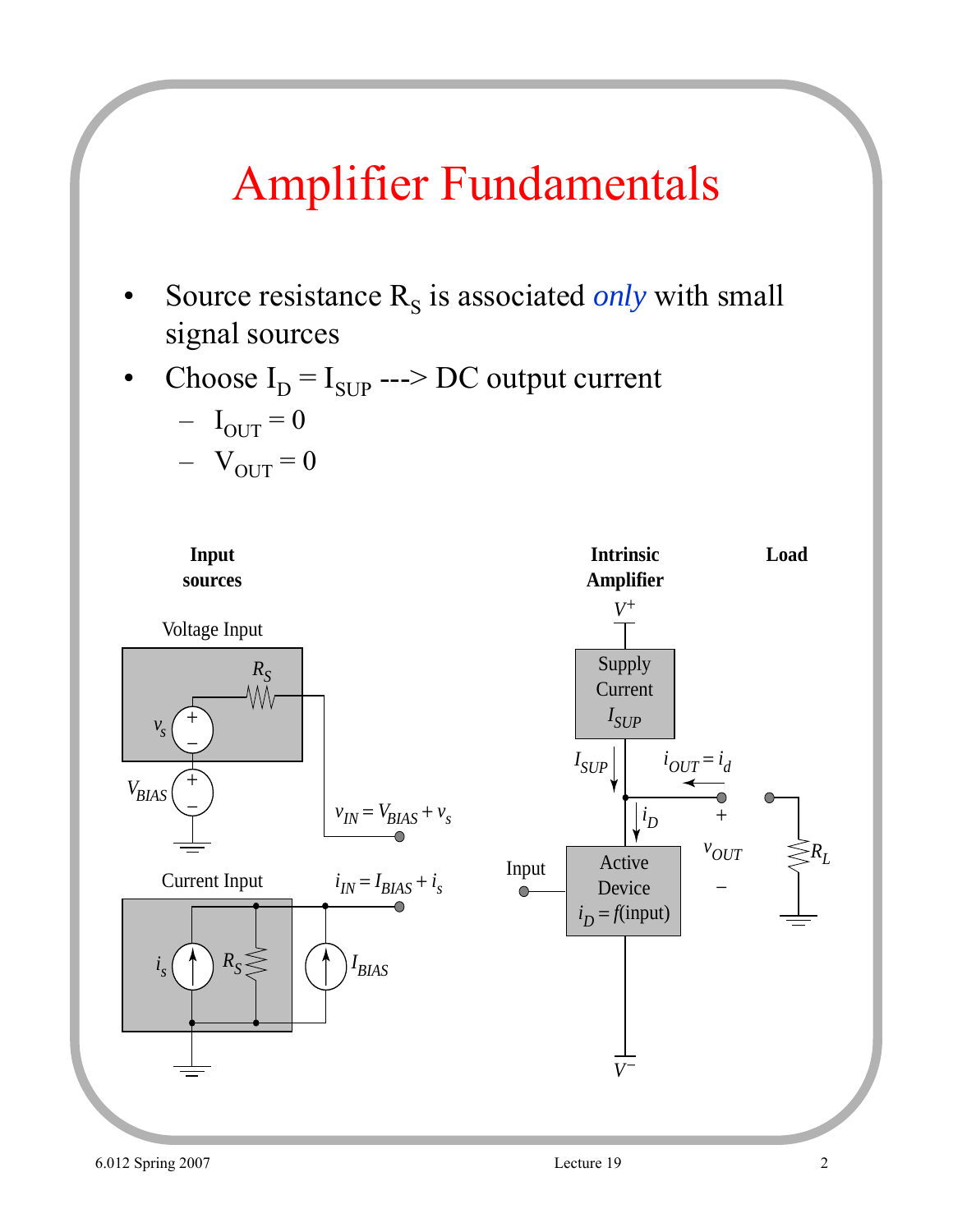# **2. Common-Source Amplifier:**

Consider the following circuit:



V<sup>-</sup>V<sub>SS</sub>

- Consider intrinsic voltage amplifier no loading  $\cdot R_{\rm S} = 0$  $\bullet R_L \longrightarrow \infty$ •  $V_{GS} = V_{BIAS} - V_{SS}$
- $V_{BIAS}$ ,  $R_D$  and W/L of MOSFET selected to bias transistor in saturation and obtain desired output bias point (i.e.  $V_{\text{OUT}} = 0$ ).

Watch notation:  $v_{OUT}(t) = V_{OUT} + v_{out}(t)$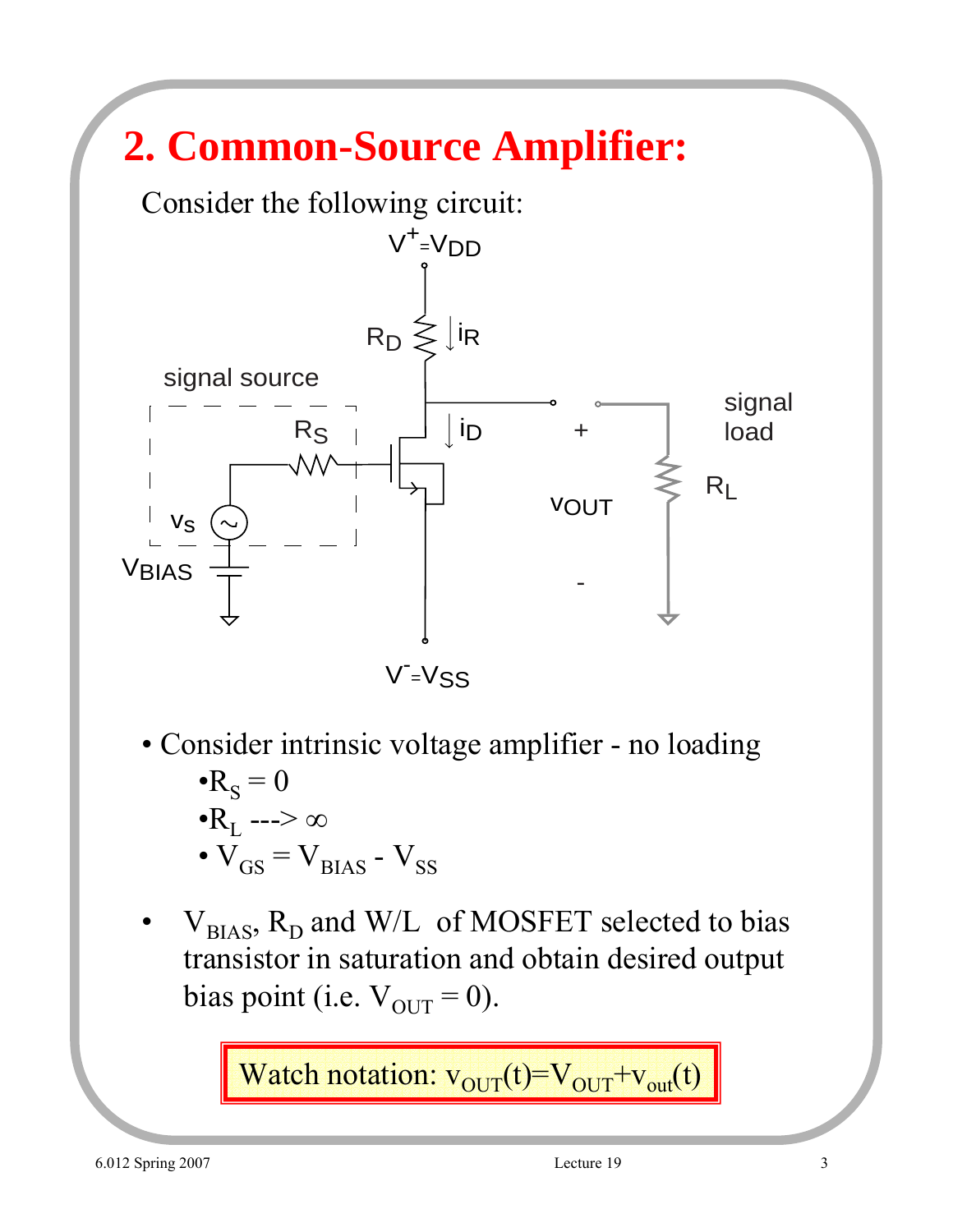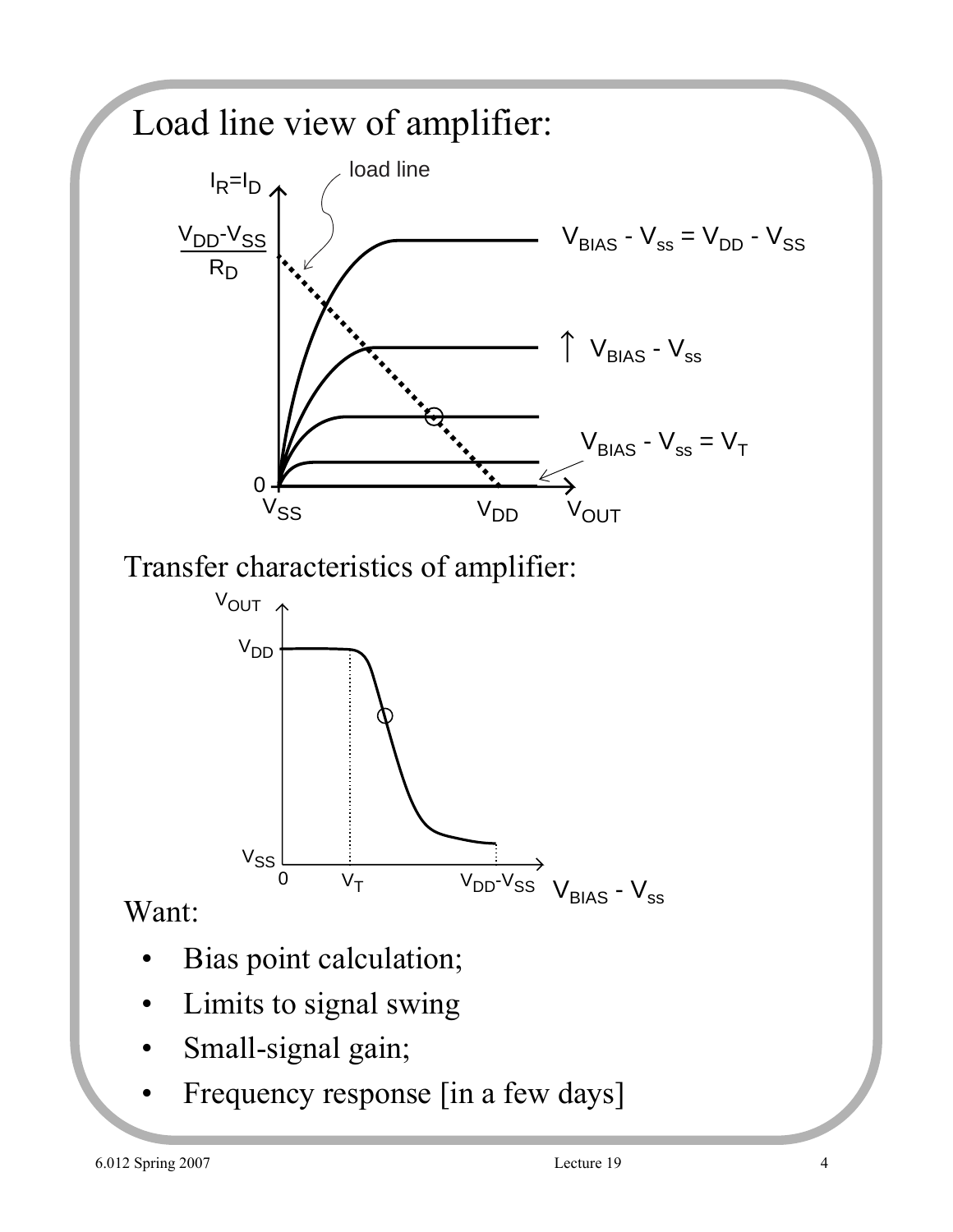**Bias point:** choice of  $V_{BIAS}$ , W/L, and  $R_D$  to keep transistor in saturation and to get proper quiescent  $V_{OUT}$ . Assume MOSFET is in saturation:

$$
I_D = \frac{W}{2L} \mu_n C_{ox} (V_{BIAS} - V_{SS} - V_T)^2
$$

$$
I_R = \frac{V_{DD} - V_{OUT}}{R_D}
$$

If we select  $V_{\text{OUT}}=0$ :

$$
I_D = I_R = \frac{W}{2L} \mu_n C_{ox} (V_{BIAS} - V_{SS} - V_T)^2 = \frac{V_{DD}}{R_D}
$$

Then:

$$
V_{BIAS} = \sqrt{\frac{2I_D}{\frac{W}{L}} \mu_n C_{ox}} + V_{SS} + V_T
$$

Equation that allows us to compute needed  $V_{BIAS}$  given  $R_D$  and W/L.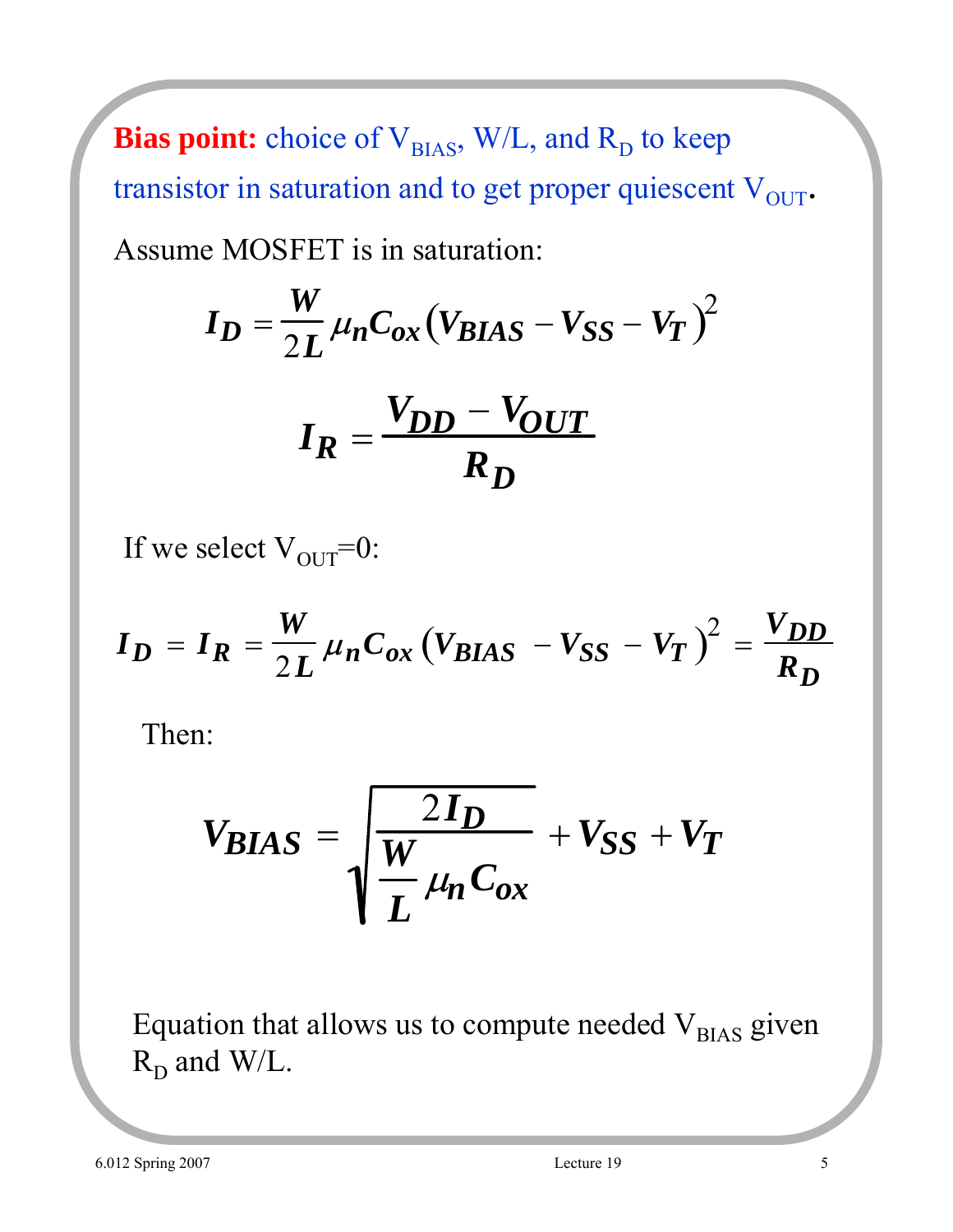

• Upswing: limited by MOSFET going into cut-off.

$$
v_{out,max} = V_{DD}
$$

• Downswing: limited by MOSFET leaving saturation.

$$
V_{DS,sat} = V_{GS} - V_T = \sqrt{\frac{2I_D}{L \mu_n C_{ox}}}
$$

$$
v_{\text{out,min}} - V_{SS} = V_{BIAS} - V_{SS} - V_T
$$

Then:

or

$$
v_{out,min} = V_{BIAS} - V_T
$$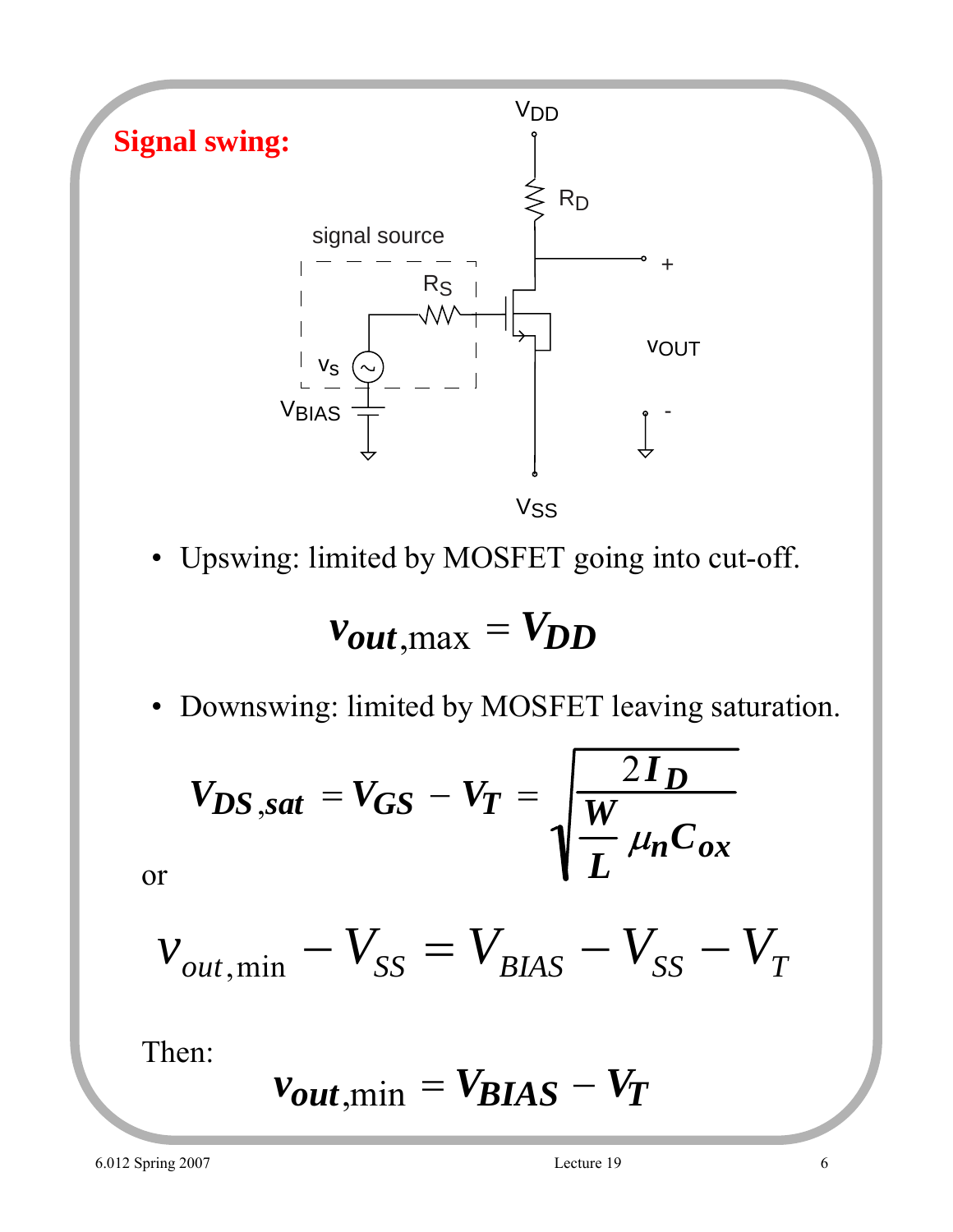## **Generic view of the effect of loading on small-signal operation**

Two-port network view of small-signal equivalent circuit model of a voltage amplifier:

> Rin is *input resistance* Rout is *output resistance* Avo is *unloaded voltage gain*

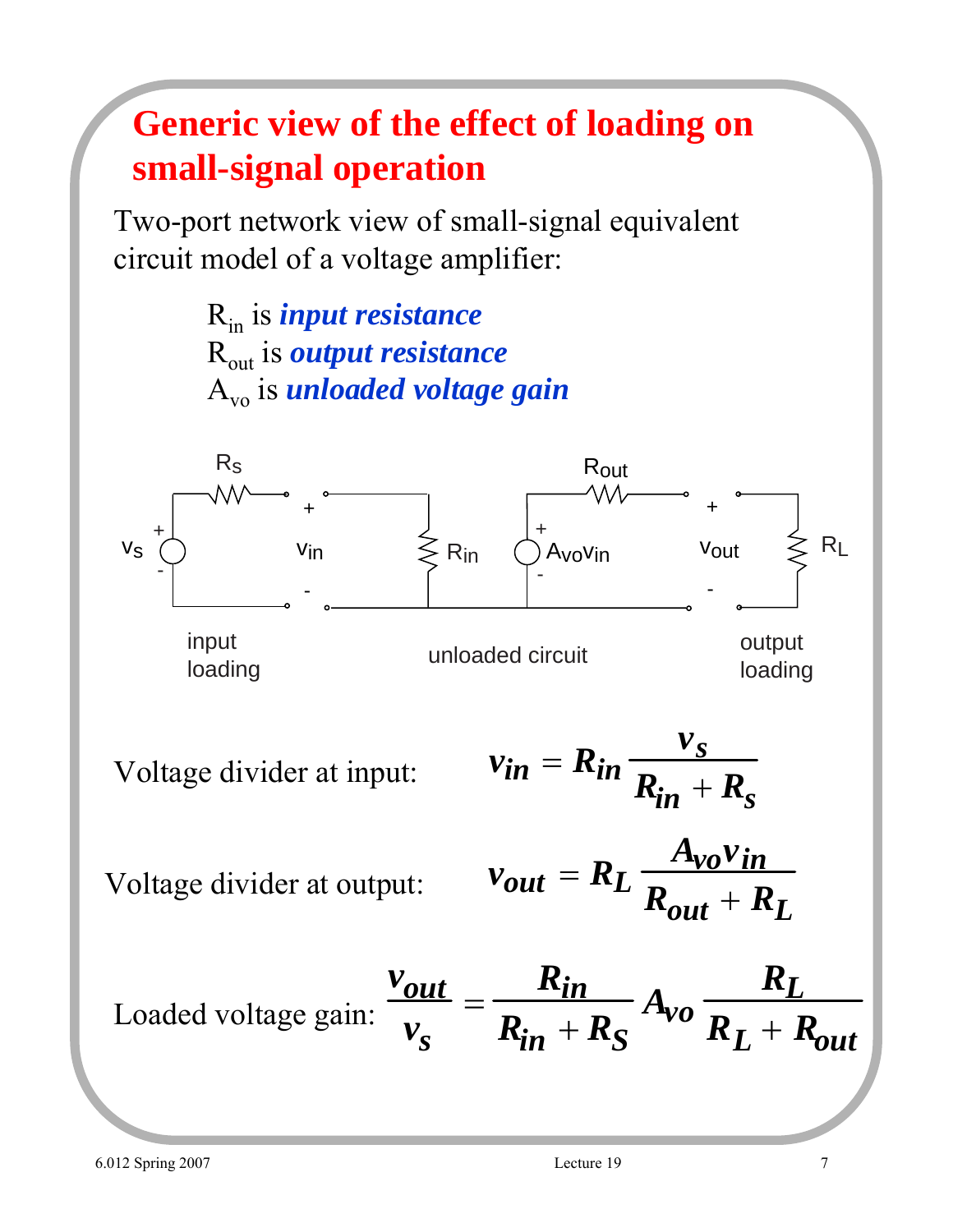#### **Small-signal voltage gain A<sub>vo</sub>:** draw small-signal equivalent circuit model: Remove  $R_L$  and  $R_S$

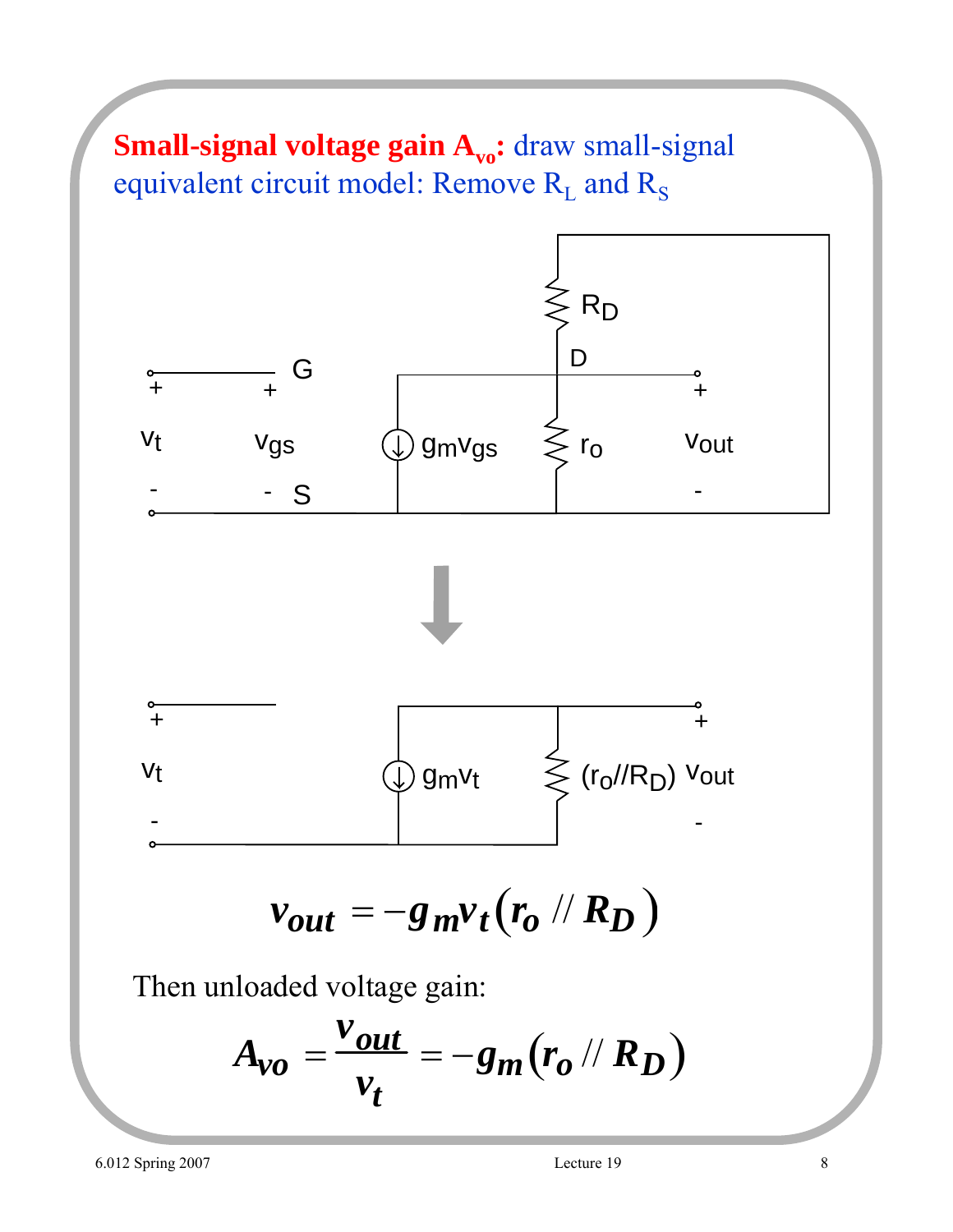# **Input Resistance**

- Calculation of input resistance,  $R_{in}$ :
	- Load amplifier with  $R_L$
	- Apply test voltage (or current) at input, measure test current (or voltage).

For common-source amplifier:



No effect of loading at input.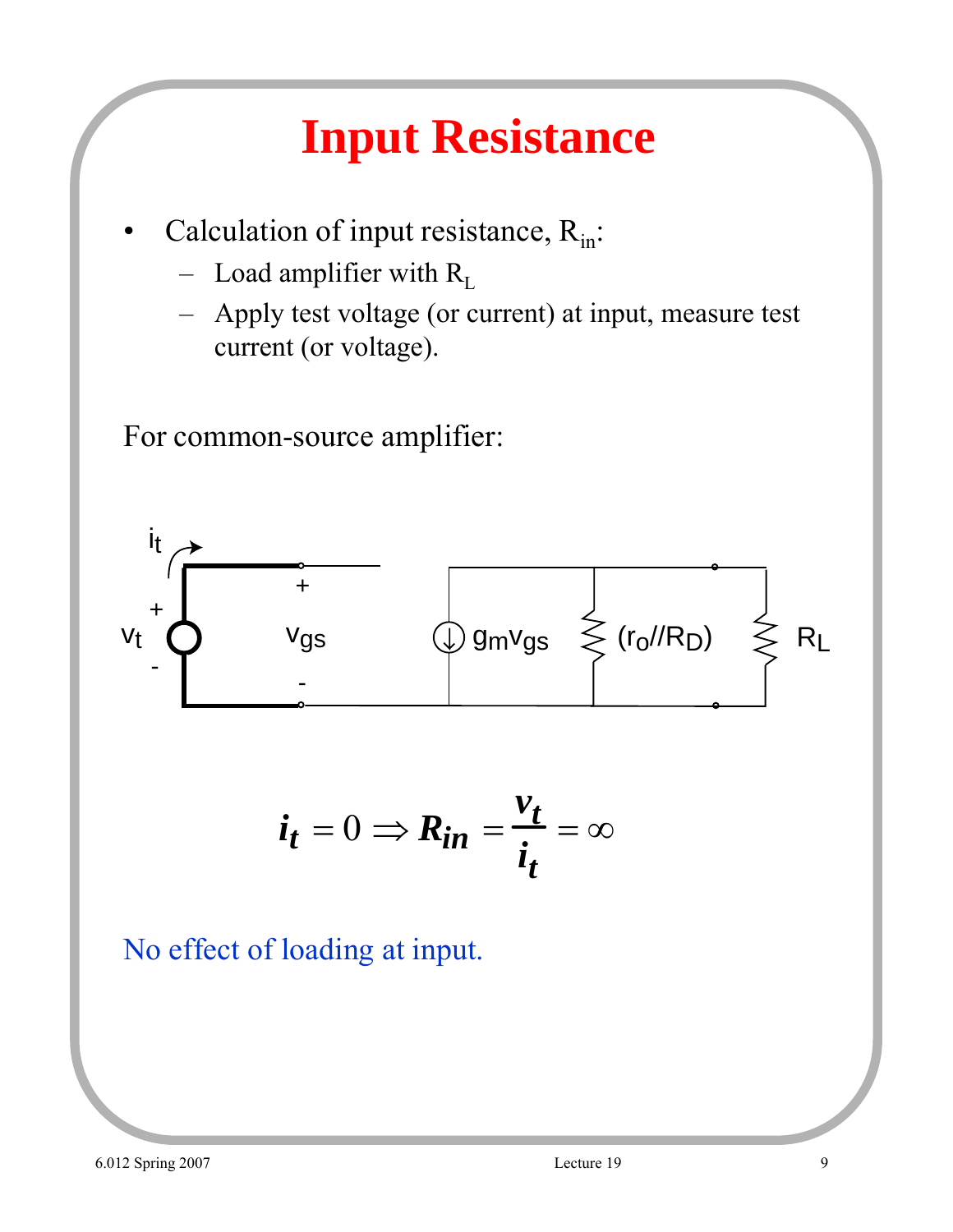# **Output Resistance**

- Calculation of output resistance,  $R_{out}$ :
	- Load amplifier with  $R_s$
	- Apply test voltage (or current) at output, measure test current (or voltage).
	- Set input source equal zero

For common-source amplifier:

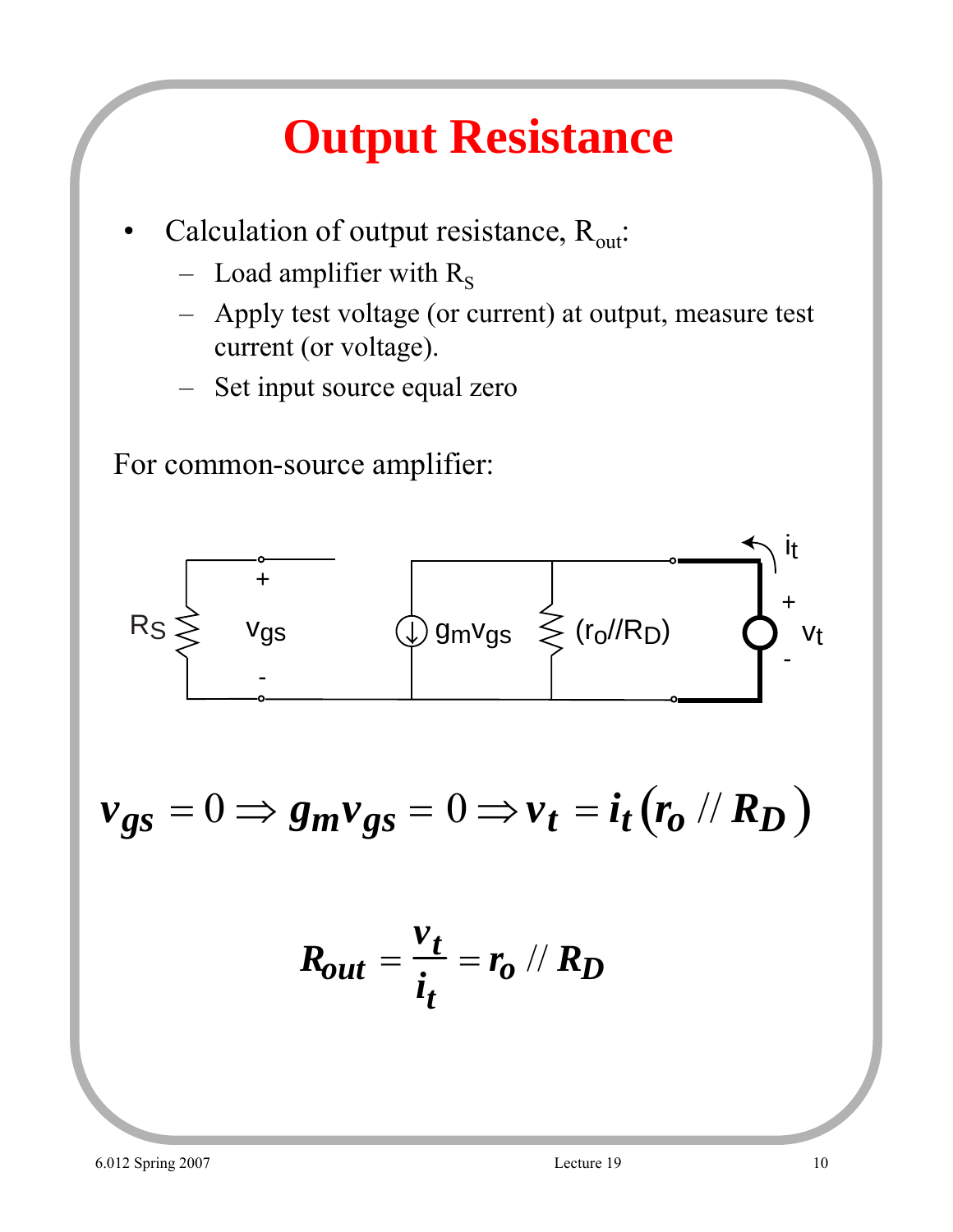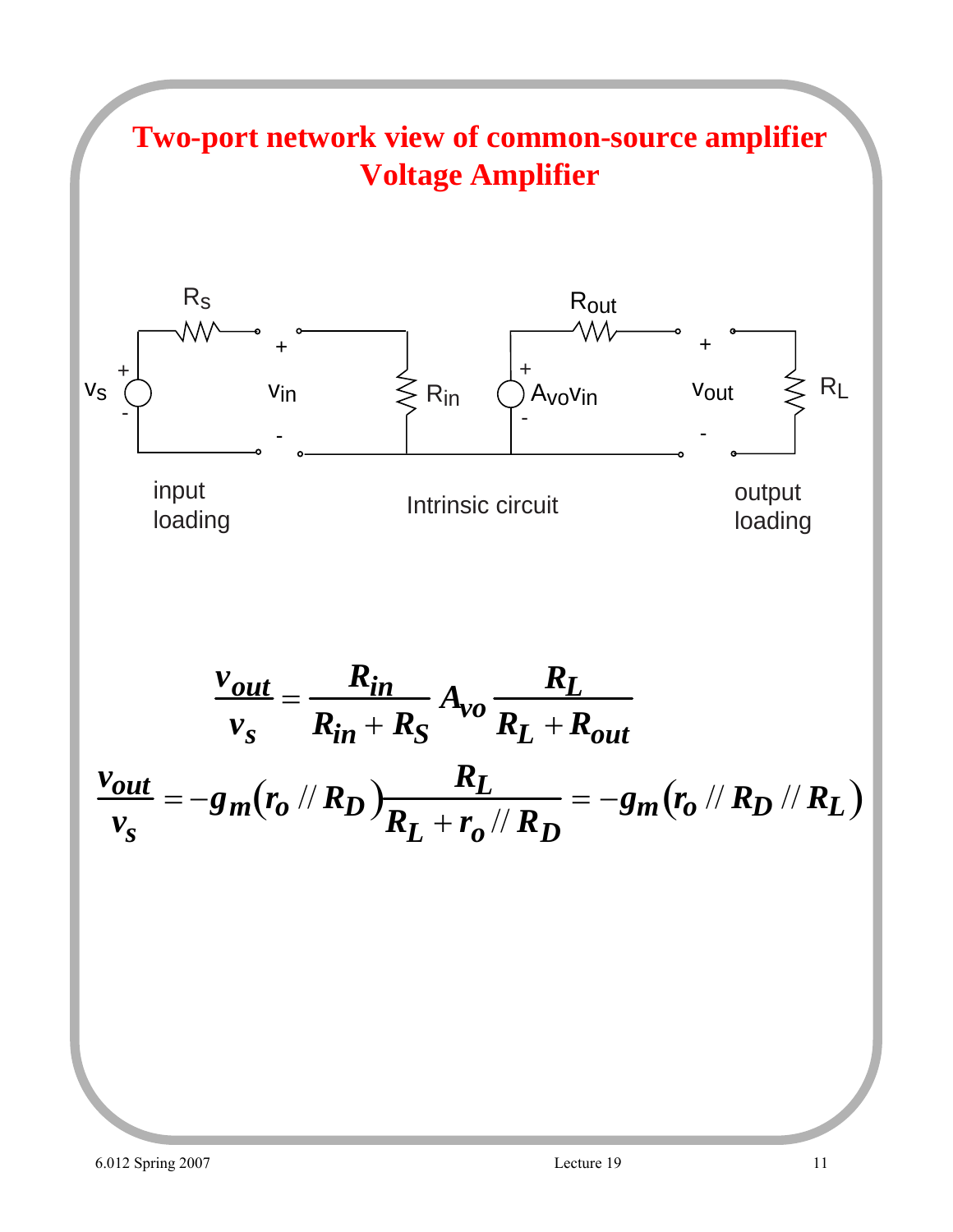## **Current Source Supply**

I—V characteristics of current source:



#### Equivalent circuit models :





large-signal model small-signal model

- $i_{SUP} = 0$  for  $v_{SUP} \leq 0$
- $i_{\text{SUP}} = I_{\text{SUP}} + v_{\text{SUP}} / r_{\text{oc}}$  for  $v_{\text{SUP}} > 0$
- High small-signal resistance  $r_{oc.}$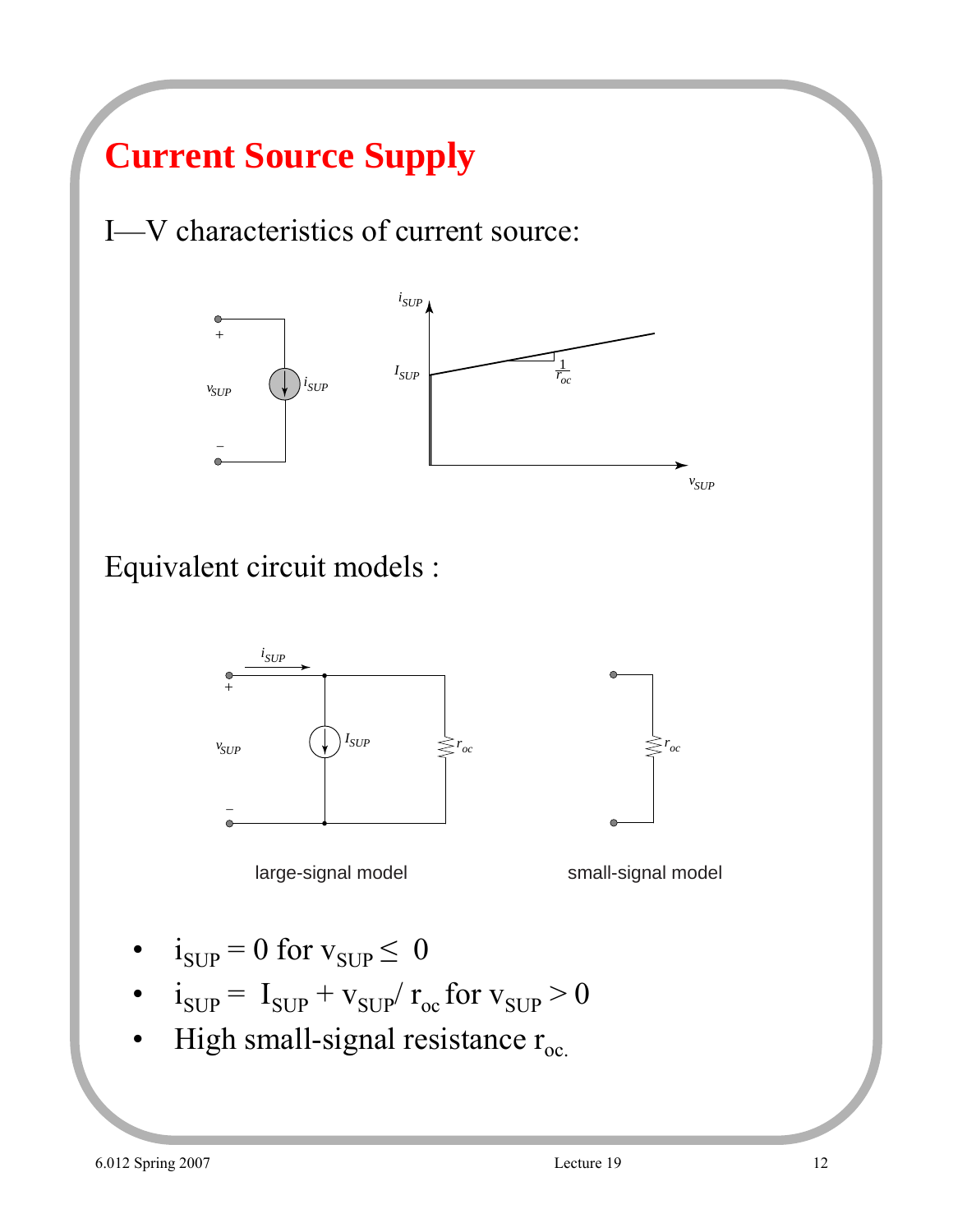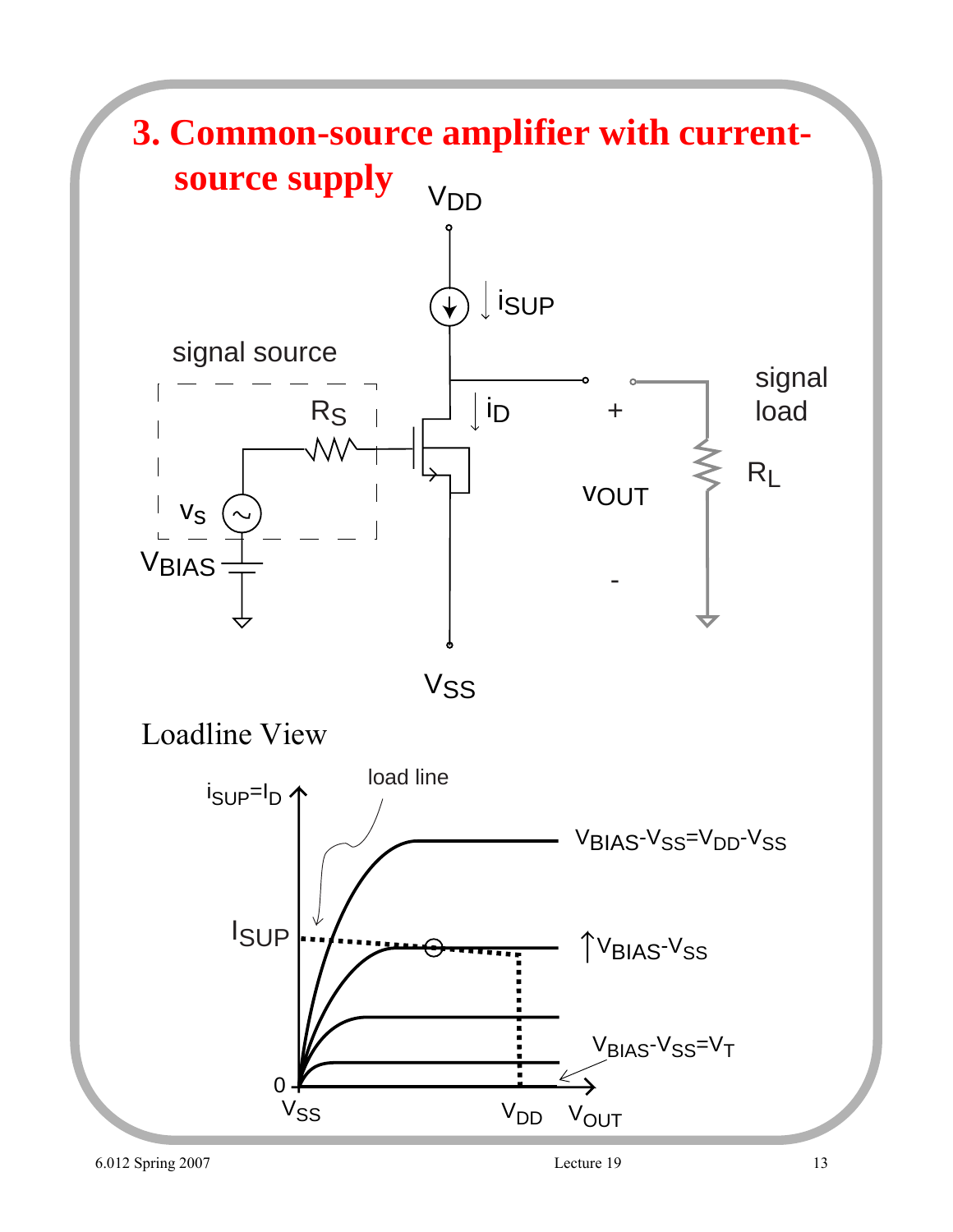

Bias point: Assume both transistors in saturation  $V_{OUT} = 0$ . Choose  $I_{SUP}$  and determine  $V_B$ .

$$
I_{SUP} = -I_{Dp} = \left(\frac{W}{2L}\right)_p \mu_p C_{ox} (V_{DD} - V_B + V_{Tp})^2
$$

Set  $-I_{\text{Dp}} = I_{\text{Dn}}$  for  $V_{\text{OUT}} \sim 0$ 

$$
I_{SUP} = I_{Dn} = \left(\frac{W}{2L}\right)_n \mu_n C_{ox} (V_{BIAS} - V_{SS} - V_{Tn})^2
$$

$$
V_{BIAS} = \sqrt{\frac{2I_{SUP}}{L}} \mu_n C_{ox} + V_{SS} + V_T
$$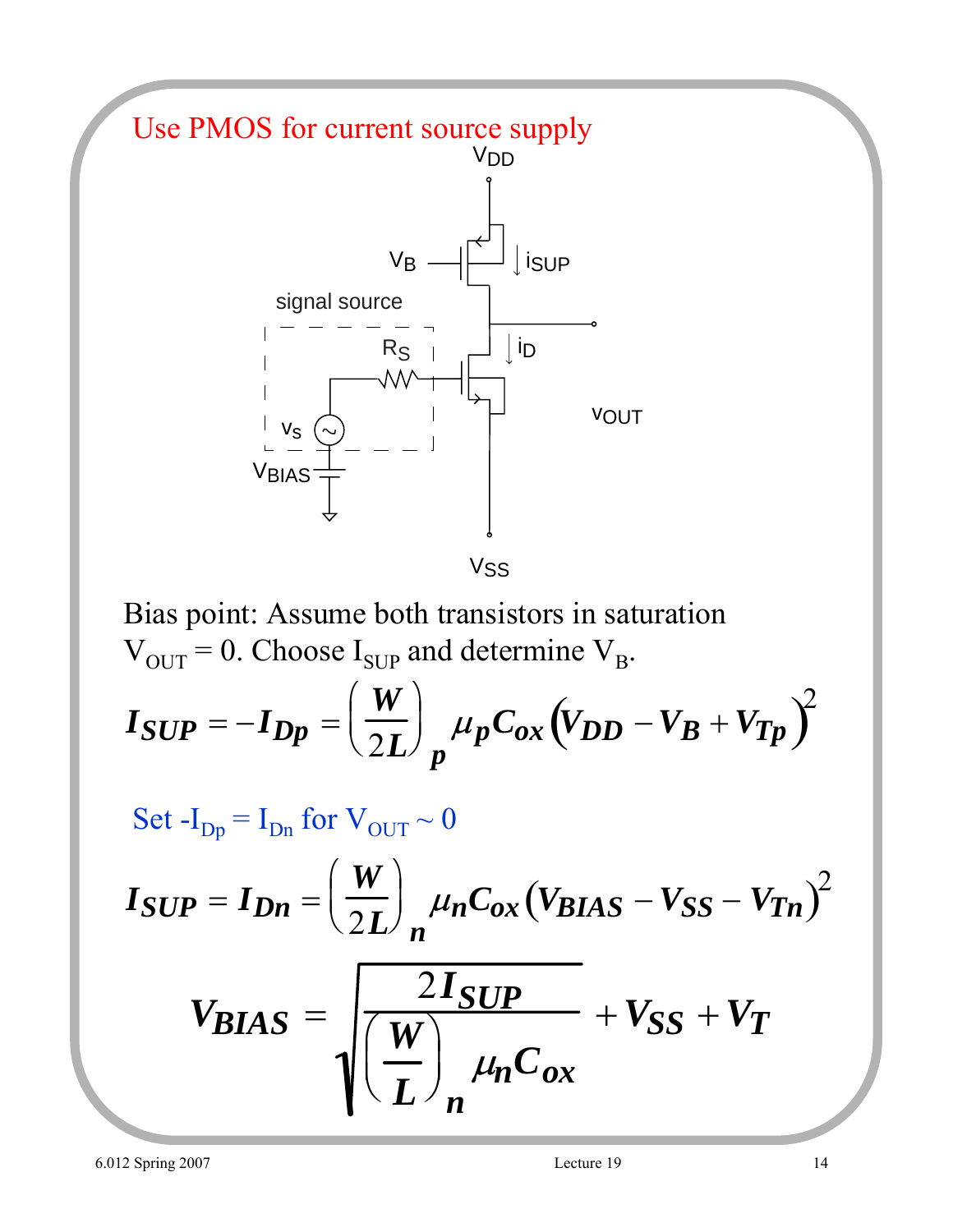

• Upswing: limited by PMOS leaving saturation.

$$
V_{SD,sat} = V_{SG} + V_{Tp} = V_{DD} - V_B + V_{Tp}
$$

$$
V_{DD} - v_{out,max} = V_{DD} - V_B + V_{Tp}
$$
  

$$
v_{out,max} = V_B - V_{Tp}
$$

- Downswing: limited by NMOS leaving saturation.
- Same result as with resistive supply current.

$$
v_{out,min} = V_{BIAS} - V_T
$$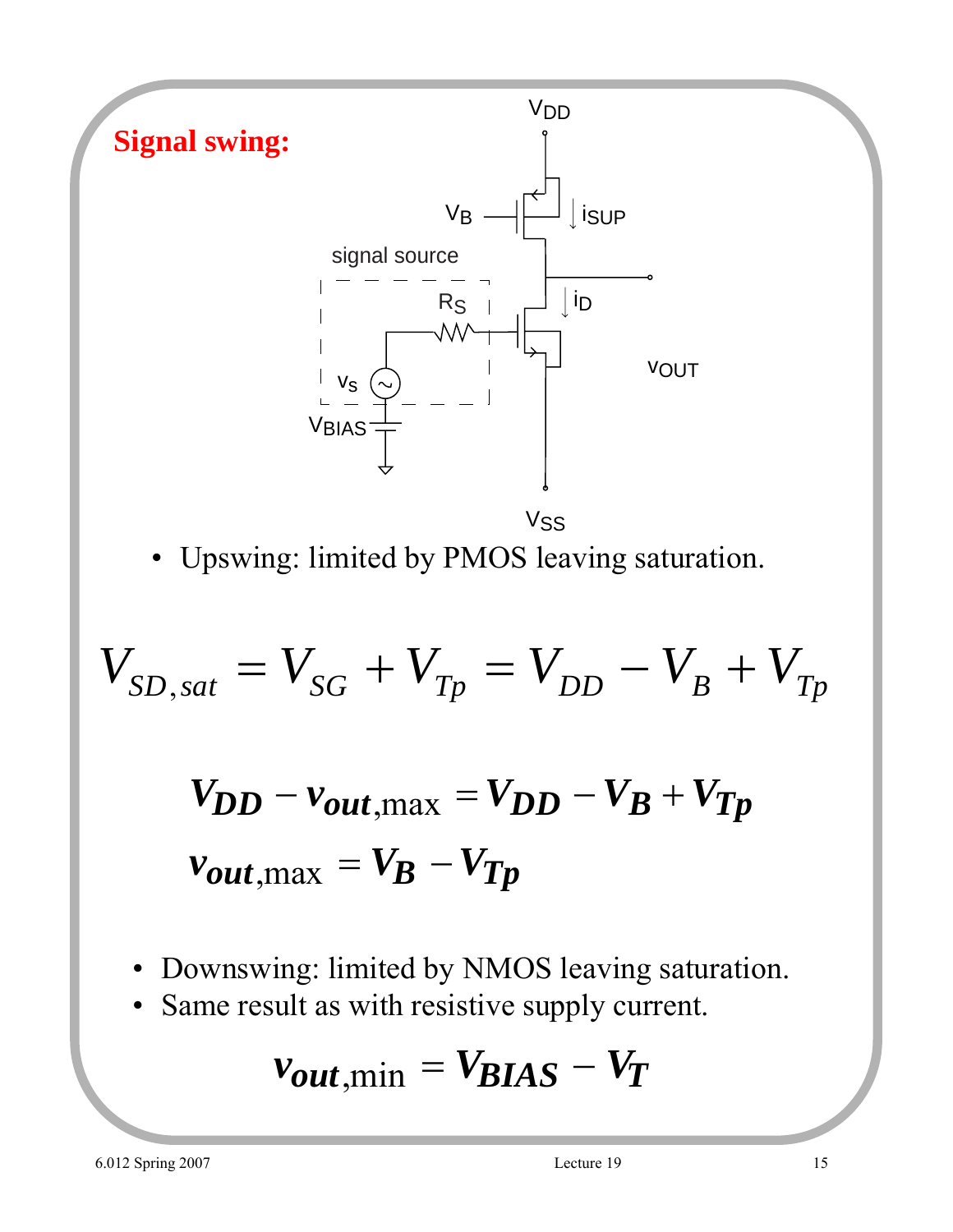## **3. Common-source amplifier with currentsource supply (contd.)**

Current source characterized by high output resistance:  $r_{oc}$ . Significantly higher than amplifier with resistive supply.



- Voltage gain:  $A_{\rm vo} = -g_{\rm m} (r_{\rm o}/r_{\rm oc})$ .
- Input resistance : $R_{in} = \infty$
- Output resistance:  $R_{out} = r_0 / / r_{oc}$ .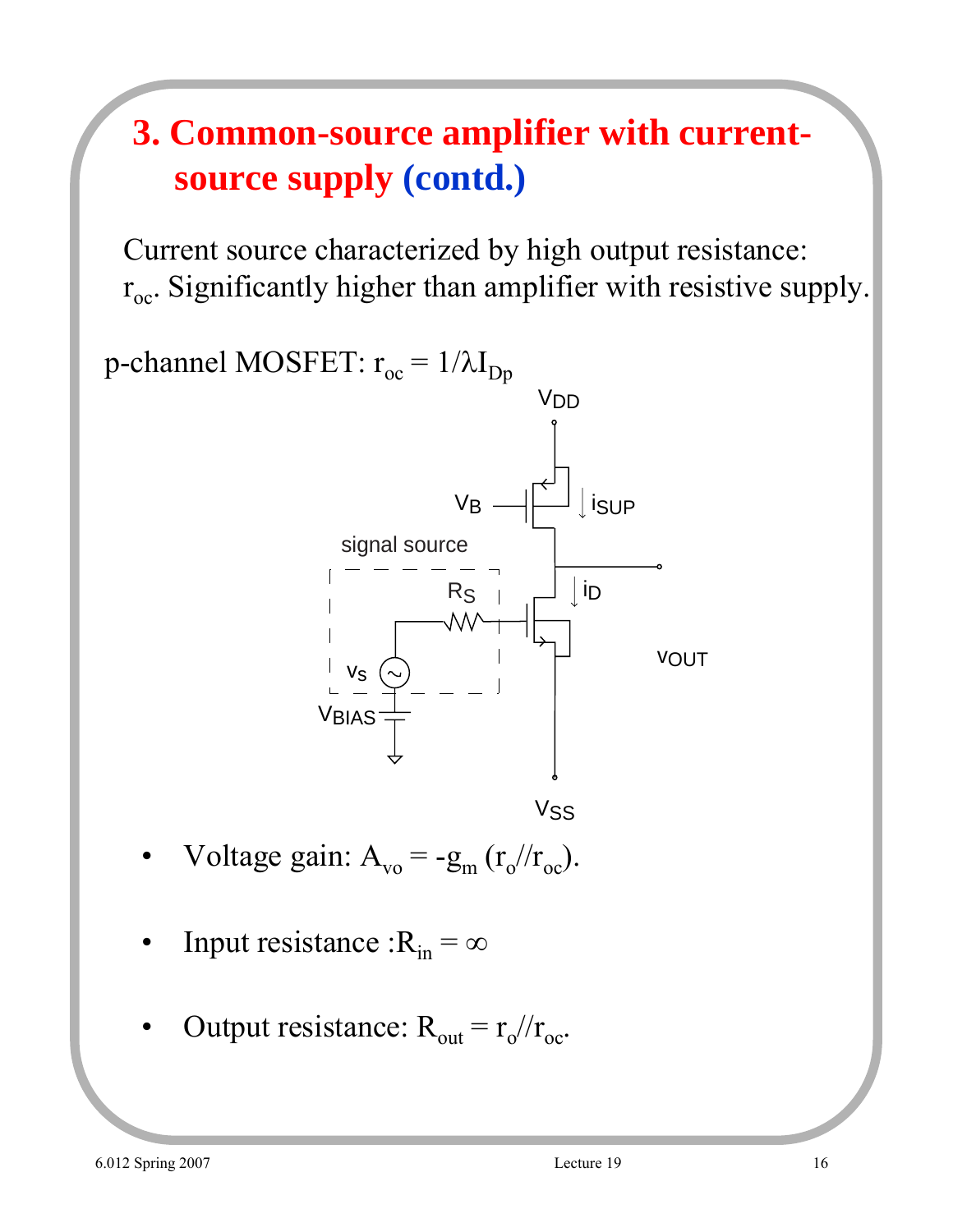#### **Relationship between circuit figures of merit and device parameters**

Remember:

$$
g_m = \sqrt{2I_D \frac{W}{L} \mu_n C_{ox}}
$$

$$
r_o \approx \frac{1}{\lambda_n I_D} \propto \frac{L}{I_D}
$$

Then:

|                | <b>Circuit Parameters</b> |          |                   |
|----------------|---------------------------|----------|-------------------|
| Device*        |                           | $R_{in}$ | $R_{\text{out}}$  |
| Parameters     | $g_m(r_o/r_{oc})$         | $\infty$ | $r_o$ // $r_{oc}$ |
| $I_{SUP}$      |                           |          |                   |
| W <sup>T</sup> |                           |          |                   |
|                |                           |          |                   |

 $*$  adjustments are made to  $V_{BIAS}$  so that none of the other parameters change

CS amplifier with current source supply is a good voltage amplifier  $(R_{in}$  high and  $A_{vol}$  high), but  $R_{out}$  high too  $\Rightarrow$  voltage gain degraded if  $R_L \ll r_o/r_{oc}$ .